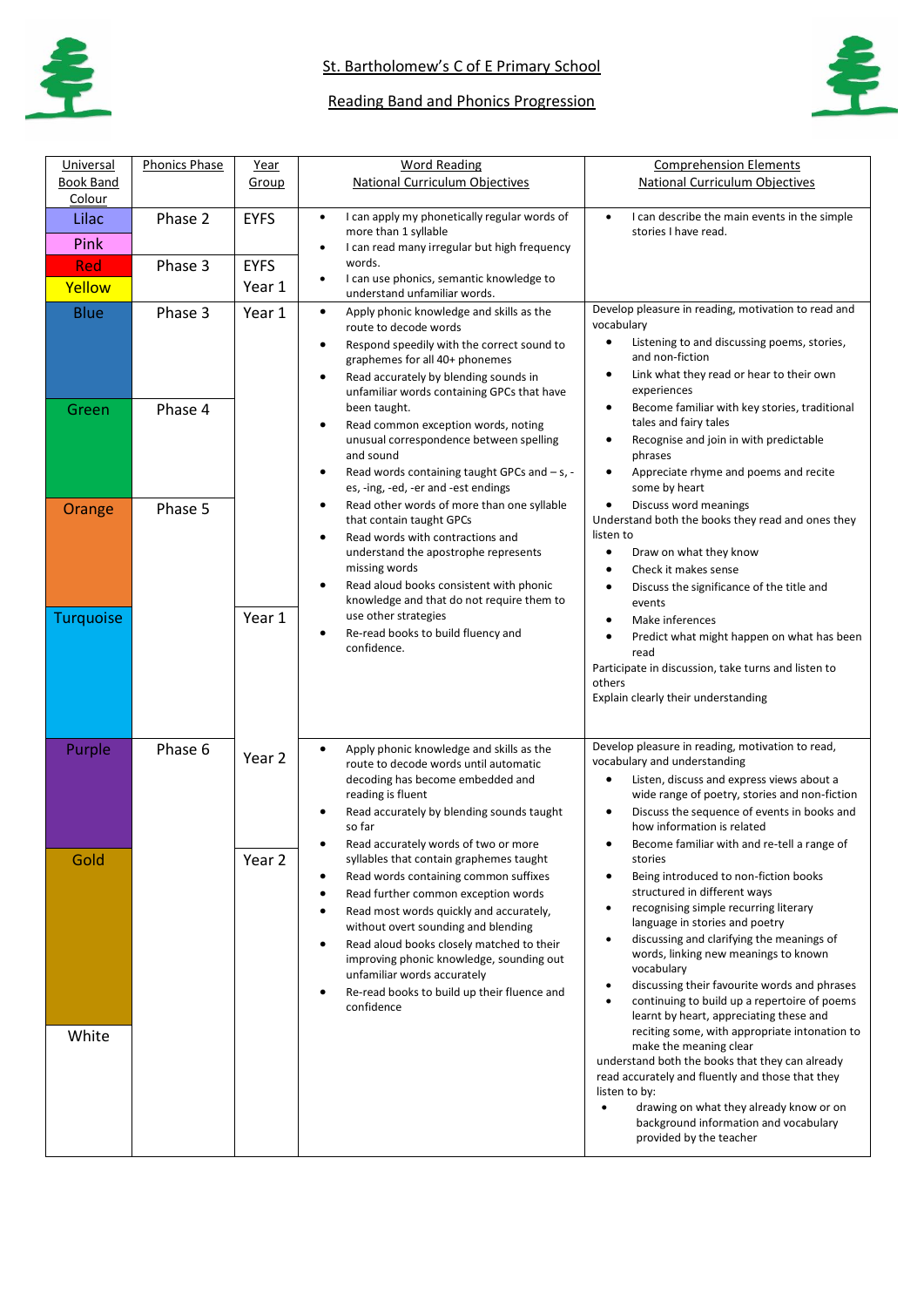

## 阜

## Reading Band and Phonics Progression

| Lime         | Intervention | Year 2 |                                                                               | checking that the text makes sense to them<br>$\bullet$                                          |
|--------------|--------------|--------|-------------------------------------------------------------------------------|--------------------------------------------------------------------------------------------------|
|              | if needed    |        |                                                                               | as they read and correcting inaccurate                                                           |
|              |              |        |                                                                               | reading<br>making inferences on the basis of what is<br>$\bullet$                                |
|              |              |        |                                                                               | being said and done                                                                              |
|              |              |        |                                                                               | participate in discussion about books, poems and                                                 |
|              |              |        |                                                                               | other works that are read to them and those that                                                 |
|              |              |        |                                                                               | they can read for themselves, taking turns and                                                   |
|              |              |        |                                                                               | listening to what others say<br>explain and discuss their understanding of books,                |
|              |              |        |                                                                               | poems and other material, both those that they                                                   |
|              |              |        |                                                                               | listen to and those that they read for themselves.                                               |
| <b>Brown</b> |              | Year 3 | Pupils should be taught to:                                                   | Pupils should be taught to:                                                                      |
|              |              |        | apply their growing knowledge of root                                         | develop positive attitudes to reading and                                                        |
|              |              |        | words, prefixes and suffixes (etymology and                                   | understanding of what they read by:                                                              |
|              |              |        | morphology) as listed in English NC Appendix                                  | listening to and discussing a wide range of<br>$\bullet$                                         |
|              |              |        | 1, both to read aloud and to understand the<br>meaning of new words they meet | fiction, poetry, plays, non-fiction and<br>reference books or textbooks                          |
|              |              |        | read further exception words, noting the unusual                              | reading books that are structured in different<br>$\bullet$                                      |
| Grey         |              | Year 3 | correspondences between spelling and sound, and                               | ways and reading for a range of purposes                                                         |
| /Silver      |              | and    | where these occur in the word.                                                | using dictionaries to check the meaning of<br>$\bullet$                                          |
|              |              |        |                                                                               | words that they have read                                                                        |
|              |              | Year 4 |                                                                               | increasing their familiarity with a wide range<br>$\bullet$                                      |
|              |              |        |                                                                               | of books, including fairy stories, myths and<br>legends, and retelling some of these orally      |
|              |              |        |                                                                               | identifying themes and conventions in a wide                                                     |
|              |              |        |                                                                               | range of books English – key stages 1 and 2                                                      |
|              |              |        |                                                                               | 26 Statutory requirements                                                                        |
|              |              |        |                                                                               | preparing poems and play scripts to read                                                         |
|              |              |        |                                                                               | aloud and to perform, showing                                                                    |
|              |              |        |                                                                               | understanding through intonation, tone,<br>volume and action                                     |
|              |              |        |                                                                               | discussing words and phrases that capture<br>$\bullet$                                           |
|              |              |        |                                                                               | the reader's interest and imagination                                                            |
|              |              |        |                                                                               | recognising some different forms of poetry                                                       |
|              |              |        |                                                                               | [for example, free verse, narrative poetry]<br>understand what they read, in books they can read |
|              |              |        |                                                                               | independently, by:                                                                               |
|              |              |        |                                                                               | checking that the text makes sense to<br>$\bullet$                                               |
|              |              |        |                                                                               | them, discussing their understanding and                                                         |
|              |              |        |                                                                               | explaining the meaning of words in<br>context                                                    |
|              |              |        |                                                                               | asking questions to improve their                                                                |
|              |              |        |                                                                               | understanding of a text                                                                          |
|              |              |        |                                                                               | drawing inferences such as inferring                                                             |
|              |              |        |                                                                               | characters' feelings, thoughts and motives                                                       |
|              |              |        |                                                                               | from their actions, and justifying<br>inferences with evidence                                   |
|              |              |        |                                                                               | predicting what might happen from details                                                        |
|              |              |        |                                                                               | stated and implied                                                                               |
|              |              |        |                                                                               | identifying main ideas drawn from more                                                           |
|              |              |        |                                                                               | than one paragraph and summarising                                                               |
|              |              |        |                                                                               | these                                                                                            |
|              |              |        |                                                                               | identifying how language, structure, and<br>presentation contribute to meaning                   |
|              |              |        |                                                                               | retrieve and record information from non-fiction                                                 |
|              |              |        |                                                                               | participate in discussion about both books that are                                              |
|              |              |        |                                                                               | read to them and those they can read for                                                         |
|              |              | Year 4 |                                                                               | themselves, taking turns and listening to what others                                            |
|              |              |        |                                                                               | say.                                                                                             |
|              |              |        |                                                                               |                                                                                                  |
|              |              |        |                                                                               |                                                                                                  |